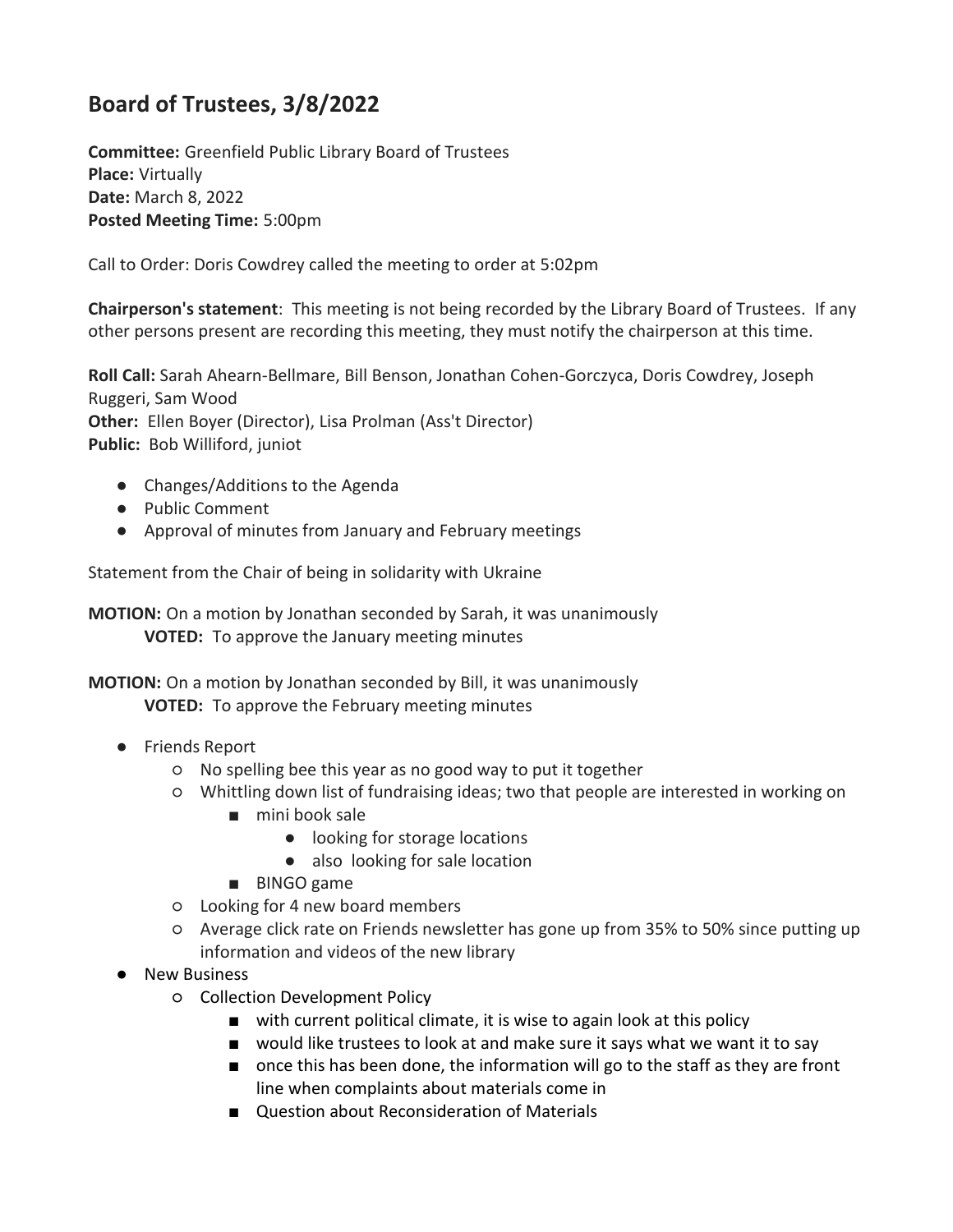- wondering about what the process entails; current policy doesn't list steps that will be taken
- Is there guidance on fortifying the policy from other organizations?
- need to focus on the growing teen/tween collections, esp. graphic novels as that tends to be where the focus is right now; language around teen section should be differentiated from the children's room section
- need to have a resilient policy to protect materials from a political barrage to censor books
- send thoughts to Ellen who will work on reworking policy once comments have been received
	- once the policy has been updated, it will be read at meeting
	- the month after it will be voted on
- Old Business and Committee Reports
	- Building Committee
		- Steel is going up
			- a month process to make sure it is level and stable
			- end of March
		- FF&E is currently waiting for information from the architect
			- samples have been delivered to the library
				- feel free to go look
				- samples are coming in at random, so not all furniture for one area can be compared
		- Beam signing will take place on Saturday, 3/19
			- will be in construction site; roped off
			- $\bullet$  markers will be provided white, silver, gold
			- we need 4 people from 10-12 to direct traffic and keep people out of the rest of the site
	- Foundation
		- Donor relations committee will be starting up soon
		- Working on finding out what the future of the committee will be with Mitch Anthony who has worked with GCC; wants to bring the community together
		- Discussions about branding; planning interviews to collect information and data
			- What does committee think the Foundation is?
			- What do outsiders think about the Foundation?
- Director's Report
	- If we need a waiver next year, Ellen would love to have Jonathan come sit down with Mayor and Councillor Forgey to explain that if we are \$4,000-\$6,000 short, it behooves us to have the city make up that amount
	- Operating hours are reduced; MBLC has suspended the hours requirement for State Aid through June 30.
		- This gives us time to find a replacement for our permanent part-time position
		- We probably will not go back to full hours until July 1
		- tents on the lawn will be going back
			- will allow for outdoor story time on the lawn
			- other outdoor programming